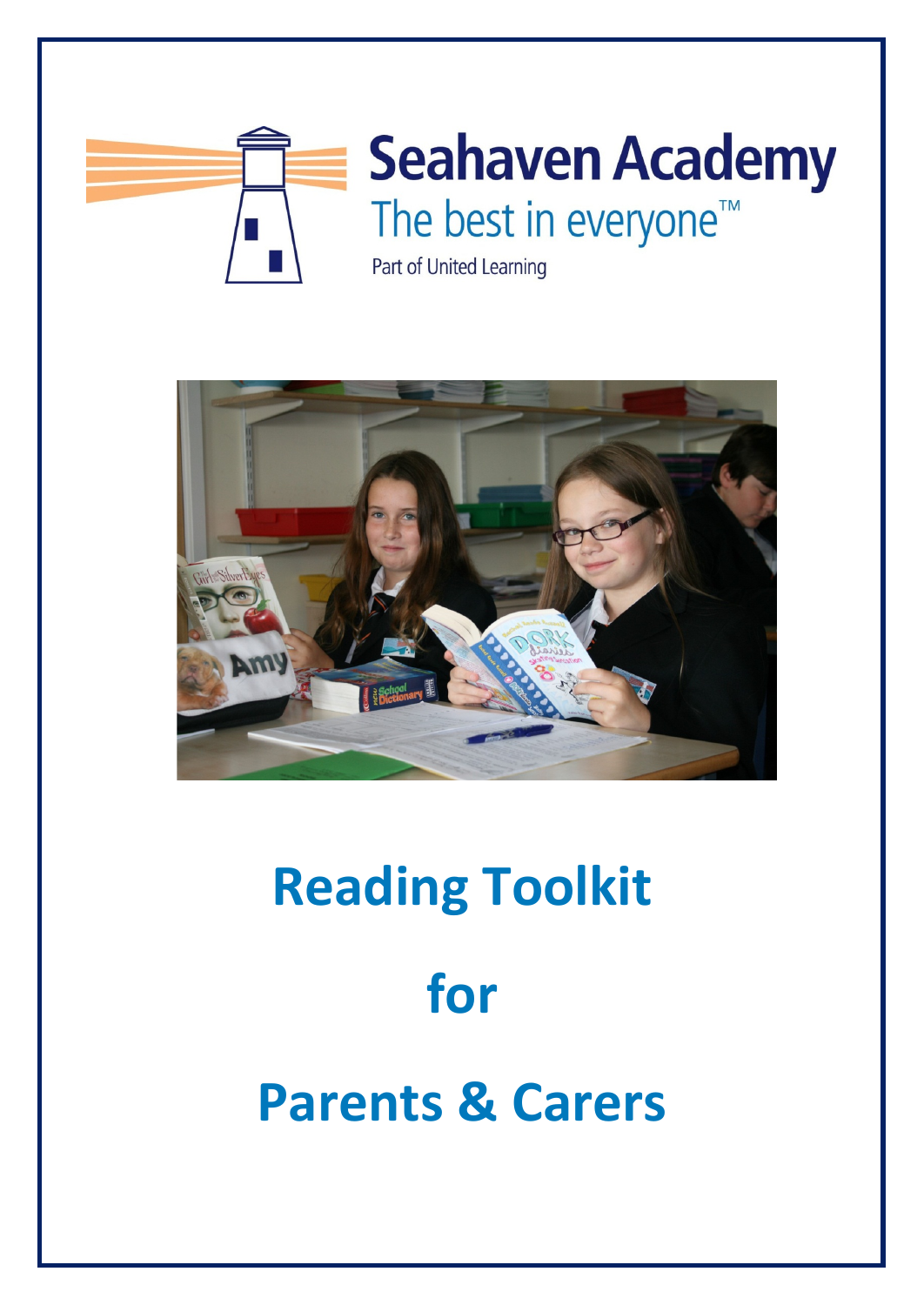# **Reading Ideas**

# **Paired Reading**

This is a way to support readers. You both read the book out loud together, with the student setting the pace. If s/he feels able to read a little on her/his own, s/he can give a signal such as a knock on the table or a gentle nudge. If s/he stumbles over a word, you tell the student what it is and carry on reading until the signal is given again. This helps the reader grow in confidence.

# **Using reading prompts**

Reading prompts are strategiesthat students learn to use in order to help them read and make sense of words that are challenging or unfamiliar. For successful readers these prompts become second nature and an integral part of their reading skills toolkit.

Less successful readers need encouragement to use reading prompts whenever they read. By reinforcing the importance of the reading prompts, we can help readers to feel more confident and ultimately more independent when accessing a text.

# **Reading prompts** Sounding out words (using the sounds the letters make in that word) Finding smaller words inside longer ones (es‐cape) Using the rest of the sentence to help with a difficult word (to find the meaning) Using other clues on the page to help them read accurately (including graphics and pictures) Re‐reading the preceding words when stuck (this might mean a word or two, or part of a paragraph) Breaking down longer words (cha‐rac‐ter) Knowing that sometimesit doesn't matter (if the unknown word does not hinder understanding, you can move on and deal with it another time)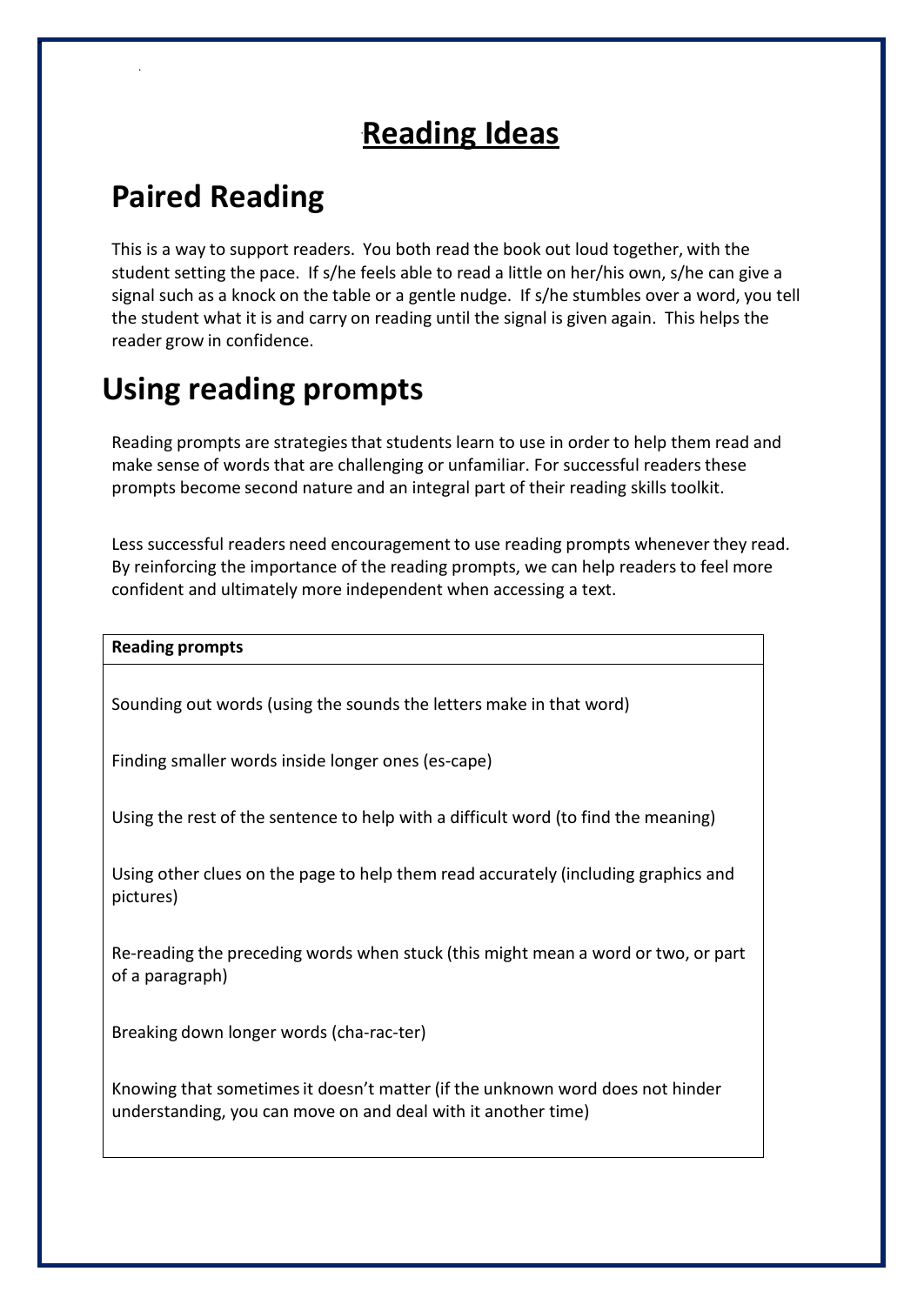### **Reading strategies**

You can help a student understand more about a text by:

| <b>Predicting</b>    | You can make informed guesses about a text by<br>predicting: What the text is going to be about? What<br>will happen next?           |
|----------------------|--------------------------------------------------------------------------------------------------------------------------------------|
| <b>Skimming</b>      | You can read quickly through a text in order to get a gist<br>lof what the text is about.                                            |
| <b>Scanning</b>      | You can search a text for a specific word, phrase or<br>lnumber.                                                                     |
| <b>Close reading</b> | When you pay close attention to the words,<br>phrases and sentences you can build up your<br>understanding of the meaning of a text. |
| <b>Questioning</b>   | You can ask questions about a text to clarify your ideas.                                                                            |
| <b>Empathising</b>   | By putting yourself in someone else's shoes you can<br>begin to empathise and feel what they feel.                                   |
| <b>Visualising</b>   | Building a picture in your mind can help you to gain a<br>better understanding of the text.                                          |
| <b>Inferring</b>     | By reading 'between the lines' you can find meanings<br>that are not initially obvious.                                              |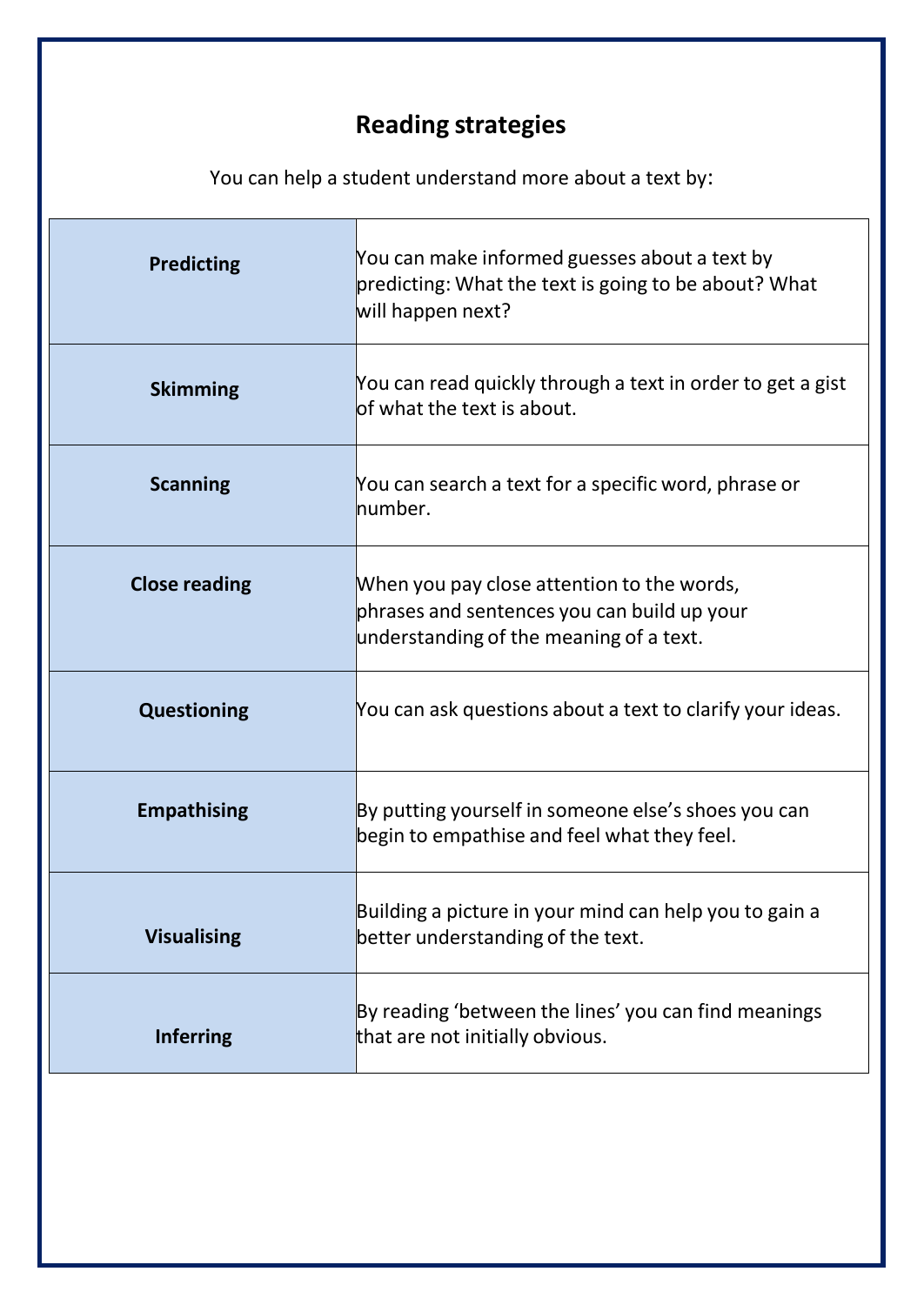#### **Further Strategiesto use during reading…**

- Have a dictionary available, so that you can look up unfamiliar words. OR
- Use Post-Its to write unfamiliar words down and then go back to them once you have finished reading, so you do not lose continuity when reading.
- Encourage text marking, if the students are permitted to write on the resource. They can underline key words and jot thoughts/ideas in to the margins.
- If the text is fiction, ask the reader to identify the genre of the text. What are the main conventions of that form?

#### **...and after reading**

• Text restructuring: the reader repeats the information in another format, e.g. flow chart, list, concept map or grid. This encourages the reader to think about the information and to recreate it in a different form, ensuring understanding of the subject matter and an ability to sequence ideas.

#### **Chronological Sequence**

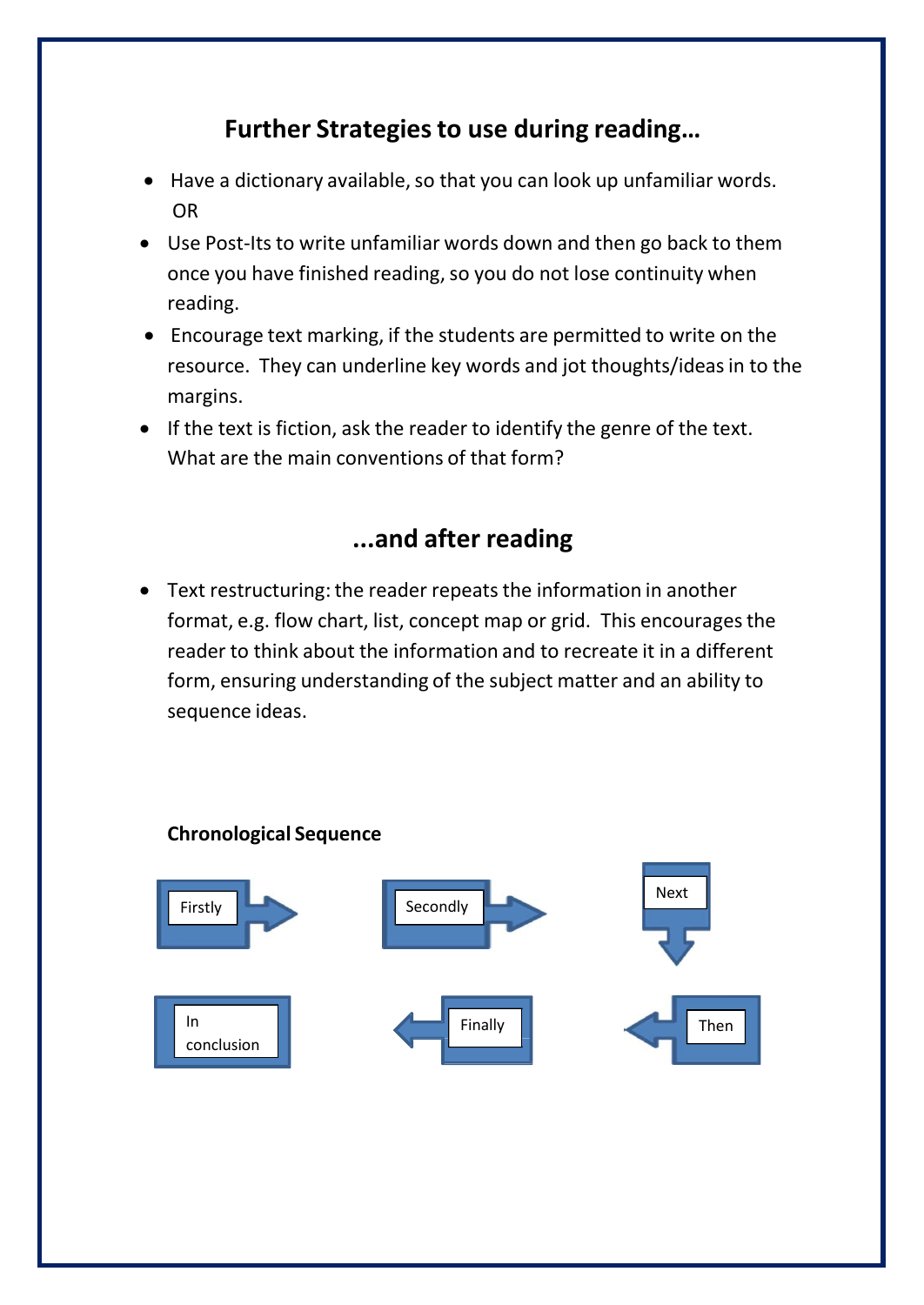